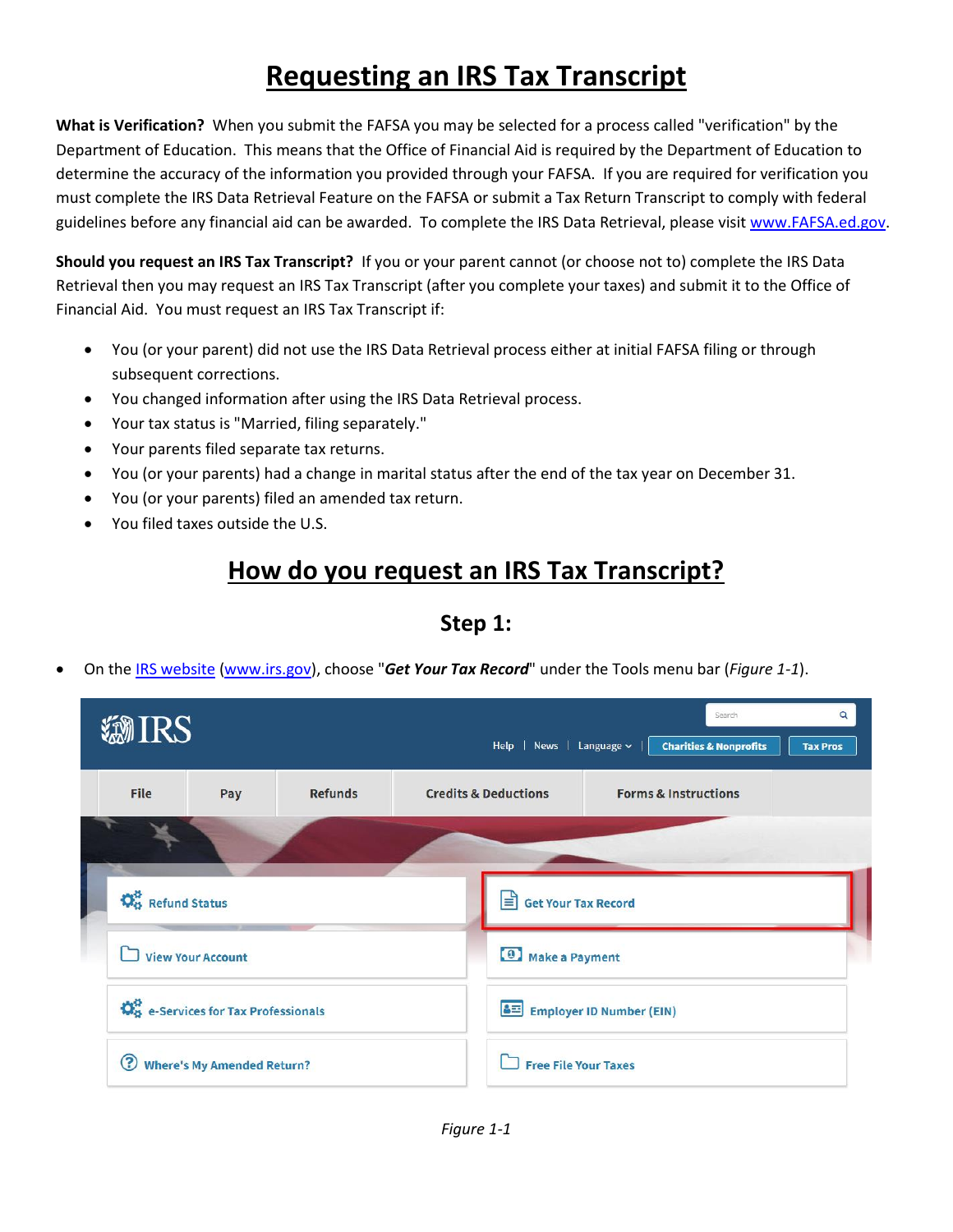#### **Step 2:**

Click on "Get Transcript ONLINE" or "Get Transcript by MAIL" option (Figure 2-1).



*Figure 2-1*

(continued below)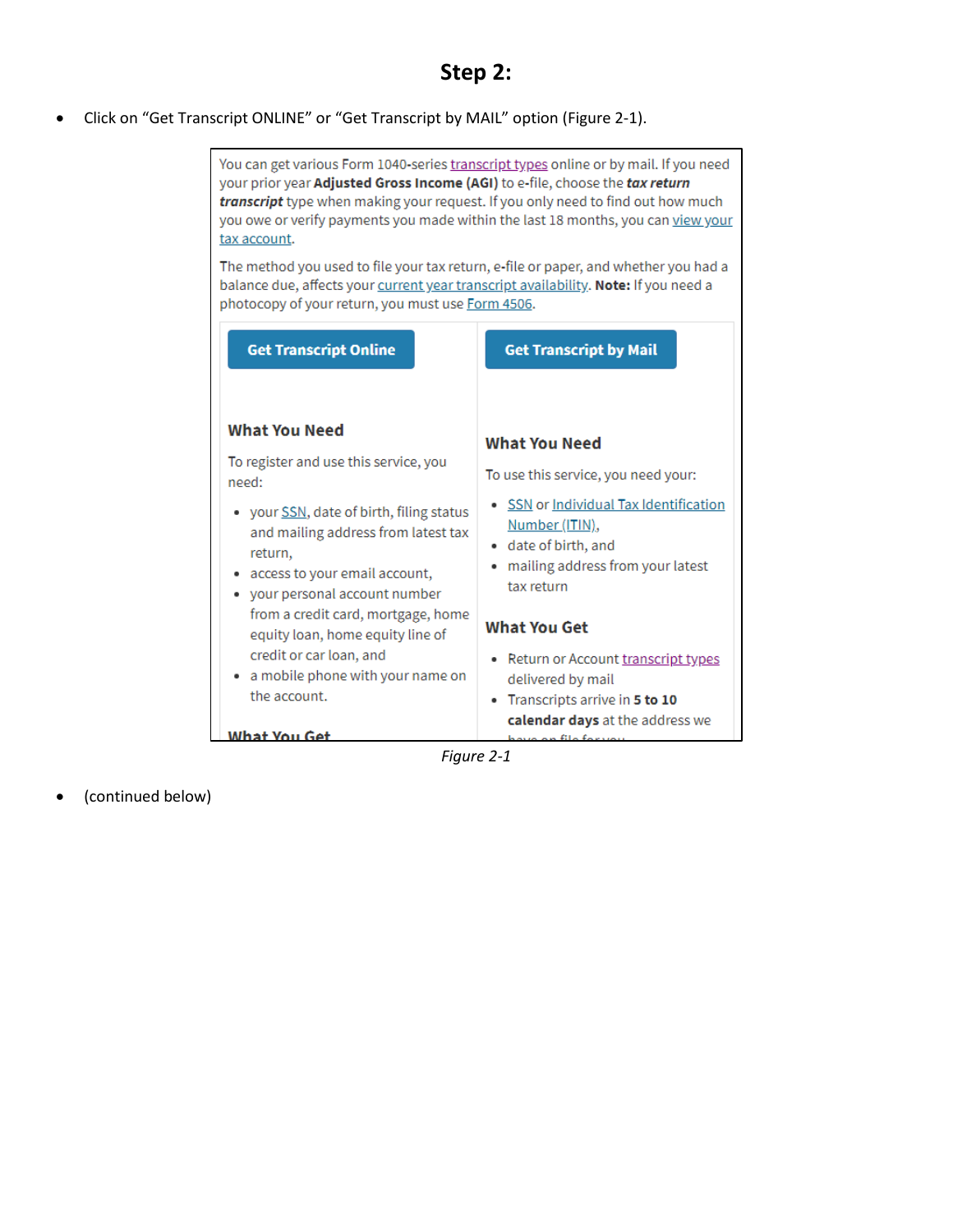#### **Step 3a- Get Transcript Online**

### **(If you wish to get your transcript by mail, skip this step and move to Step 3b)**

 If you click the online option, click on "GET STARTED" if it is your first time requesting a transcript or log in with your credentials if you are a returning user (Figure 3-1).



*Figure 3-1*

- Follow the prompts from the IRS. Some people may have difficulty using the online tax transcript option. If you run into an issues, please use the mail in transcript option.
- (continued below)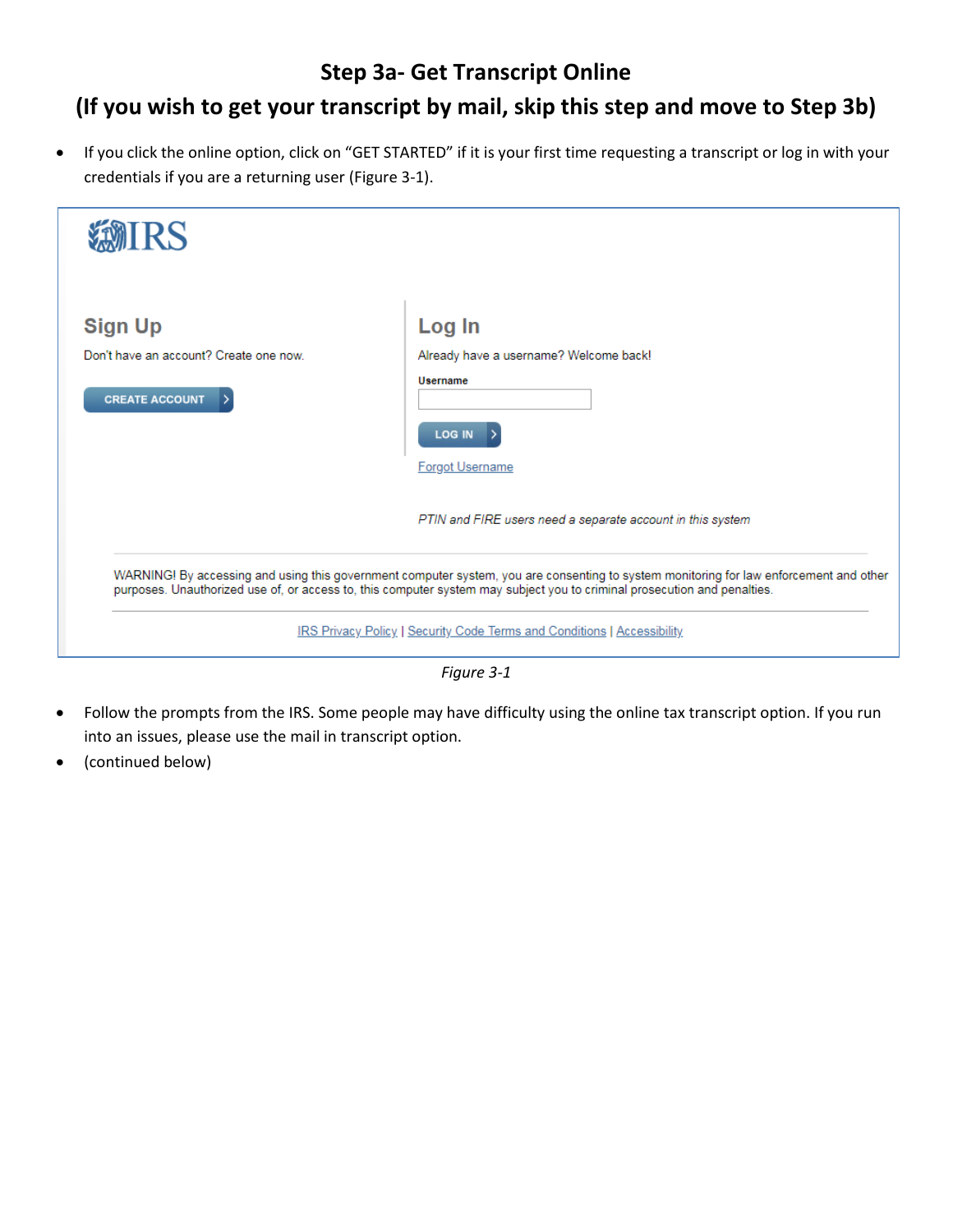## **Step 3b (Follow this step if you did not do Step 3a)**

Enter your personal information into the fields (SSN or ITIN, date of birth, and address). See Figure 3-2.

| <b>@IRS.gov</b>                                                                | <b>Contact Us   Exit</b>    |
|--------------------------------------------------------------------------------|-----------------------------|
| <b>Get Transcript</b>                                                          | En Español   Privacy Notice |
| All fields are required                                                        |                             |
| Social Security Number (SSN) or Individual Tax ID Number (ITIN)<br>۰<br>$\sim$ |                             |
| Date of Birth<br>Day $\mathbf{v}$ Month $\mathbf{v}$                           |                             |
| Street Address <sup>O</sup>                                                    |                             |
| ZIP or Postal Code <sup>O</sup>                                                |                             |
| Continue                                                                       |                             |
| <b>IRS Privacy Policy</b>                                                      |                             |

*Figure 3-2*

Continued below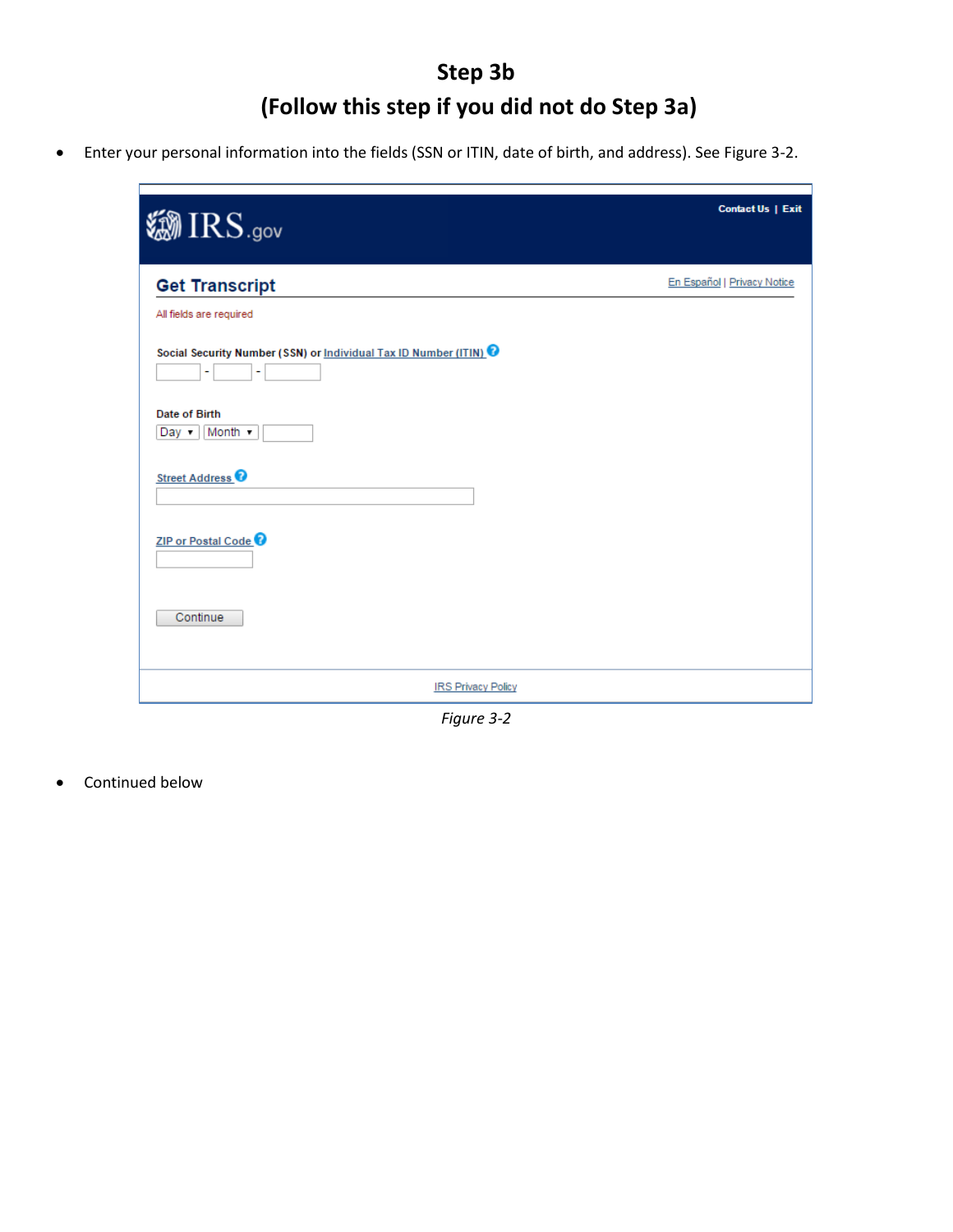Request a "Return Transcript" as the transcript type and select the appropriate year (Figure 3-3).

| <b>@IRS.gov</b>                                                  |                           | Contact Us   Exit |
|------------------------------------------------------------------|---------------------------|-------------------|
| <b>Get Transcript by Mail</b><br>Type of Transcript <sup>2</sup> |                           |                   |
| Return Transcript<br>▼<br>for Tax Year <sup>2</sup><br>2017<br>▼ |                           |                   |
| Continue                                                         |                           |                   |
|                                                                  |                           |                   |
|                                                                  | <b>IRS Privacy Policy</b> |                   |

*Figure 3-3*